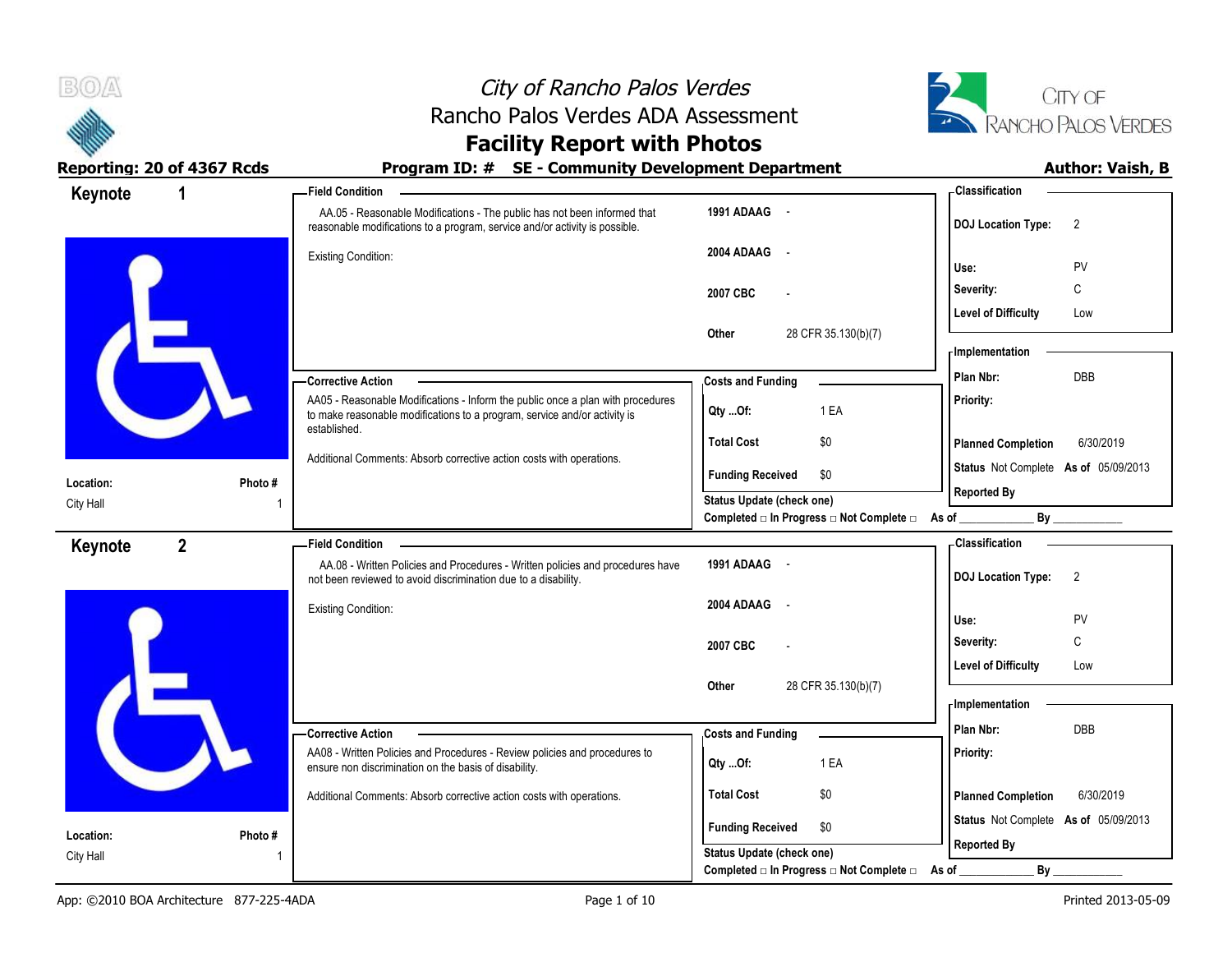|                            | City of Rancho Palos Verdes<br>Rancho Palos Verdes ADA Assessment<br><b>Facility Report with Photos</b>                                                                                   |                                                                             |                                               | CITY OF<br>RANCHO PALOS VERDES |
|----------------------------|-------------------------------------------------------------------------------------------------------------------------------------------------------------------------------------------|-----------------------------------------------------------------------------|-----------------------------------------------|--------------------------------|
| Reporting: 20 of 4367 Rcds | Program ID: # SE - Community Development Department                                                                                                                                       |                                                                             |                                               | <b>Author: Vaish, B</b>        |
| 3<br>Keynote               | <b>Field Condition</b>                                                                                                                                                                    |                                                                             | - Classification                              |                                |
|                            | AA.09 - Emergency Evacuation Plan Procedures - An emergency evacuation<br>plan with procedures for persons with a disability is not available.                                            | 1991 ADAAG -                                                                | <b>DOJ Location Type:</b>                     | $\overline{\phantom{0}}$       |
|                            | <b>Existing Condition:</b>                                                                                                                                                                | 2004 ADAAG -                                                                | Use:                                          | PV                             |
|                            |                                                                                                                                                                                           | 2007 CBC                                                                    | Severity:                                     | B                              |
|                            |                                                                                                                                                                                           | Other<br>28 CFR 35.130(b)(7)                                                | <b>Level of Difficulty</b>                    | Low to Moderate                |
|                            |                                                                                                                                                                                           |                                                                             | <b>Implementation</b>                         |                                |
|                            | Corrective Action                                                                                                                                                                         | Costs and Funding                                                           | Plan Nbr:                                     | DBB                            |
|                            | AA09 - Emergency Evacuation Plan Procedures - Establish and make available an<br>emergency evacuation plan with procedures for persons with disabilities.                                 | 1 EA<br>$Qty$ Of:                                                           | Priority:                                     |                                |
|                            | Additional Comments: Absorb corrective action costs with operations.                                                                                                                      | <b>Total Cost</b><br>\$0                                                    | <b>Planned Completion</b>                     | 6/30/2019                      |
| Photo#<br>Location:        |                                                                                                                                                                                           | <b>Funding Received</b><br>\$0                                              | Status Not Complete As of 05/09/2013          |                                |
| City Hall                  |                                                                                                                                                                                           | <b>Status Update (check one)</b>                                            | <b>Reported By</b>                            |                                |
|                            |                                                                                                                                                                                           | Completed □ In Progress □ Not Complete □ As of                              | $By_$                                         |                                |
| 4<br>Keynote               | <b>Field Condition</b><br>AB.05 - Review of Programs, Services and/or Activities - Programs, services<br>and/or activities eligibility requirements have not been reviewed to ensure that | 1991 ADAAG -                                                                | <b>Classification</b><br>DOJ Location Type: 2 |                                |
|                            | unnecessary requirements are not imposed on persons with disabilities.                                                                                                                    | 2004 ADAAG -                                                                |                                               |                                |
|                            | <b>Existing Condition:</b>                                                                                                                                                                |                                                                             | Use:                                          | PV                             |
|                            |                                                                                                                                                                                           | 2007 CBC                                                                    | Severity:                                     | $\mathsf{C}$                   |
|                            |                                                                                                                                                                                           | 28 CFR 35.130(b)(8)<br><b>Other</b>                                         | <b>Level of Difficulty</b>                    | Low                            |
|                            |                                                                                                                                                                                           |                                                                             | <b>Implementation</b>                         |                                |
|                            | - Corrective Action                                                                                                                                                                       | <b>Costs and Funding</b>                                                    | Plan Nbr:                                     | DBB                            |
|                            | AB05 - Review Programs, Services and/or Activities - Review eligibility<br>requirements to ensure that unnecessary requirements are not imposed on                                        | 1 EA<br>Qty Of:                                                             | Priority:                                     |                                |
|                            | persons with disabilities.                                                                                                                                                                | \$0<br><b>Total Cost</b>                                                    | <b>Planned Completion</b>                     | 6/30/2019                      |
| Photo#<br>Location:        | Additional Comments: Absorb corrective action costs with operations.                                                                                                                      | <b>Funding Received</b><br>\$0                                              | Status Not Complete As of 05/09/2013          |                                |
| City Hall                  |                                                                                                                                                                                           | Status Update (check one)<br>Completed □ In Progress □ Not Complete □ As of | <b>Reported By</b><br>$By_$                   |                                |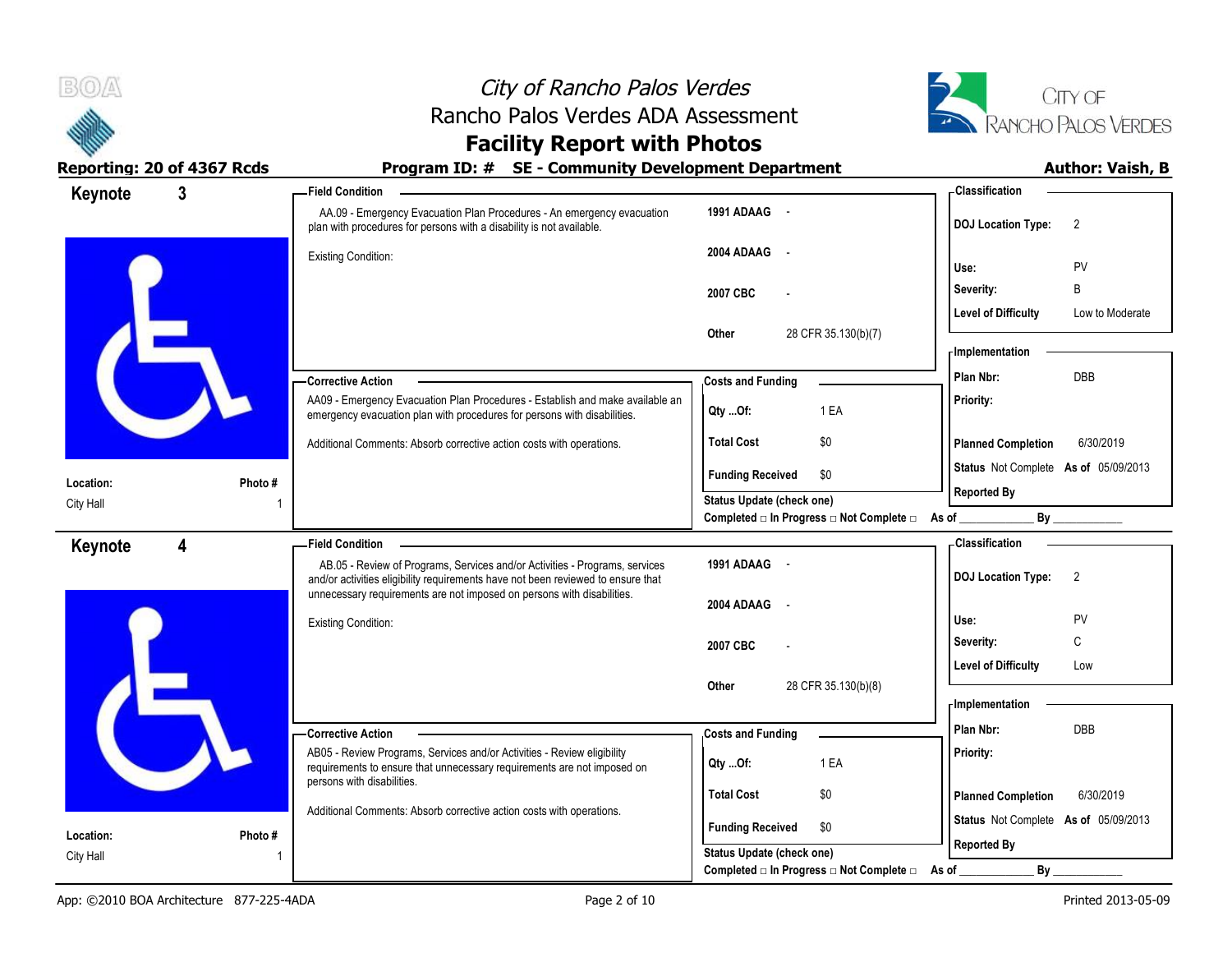|                            | City of Rancho Palos Verdes<br>Rancho Palos Verdes ADA Assessment<br><b>Facility Report with Photos</b>                                                                                         |                                                                             |                                      | CITY OF<br><b>LANCHO PALOS VERDES</b> |
|----------------------------|-------------------------------------------------------------------------------------------------------------------------------------------------------------------------------------------------|-----------------------------------------------------------------------------|--------------------------------------|---------------------------------------|
| Reporting: 20 of 4367 Rcds | <b>Program ID: # SE - Community Development Department</b>                                                                                                                                      |                                                                             |                                      | <b>Author: Vaish, B</b>               |
| 5<br>Keynote               | <b>Field Condition</b>                                                                                                                                                                          |                                                                             | <b>Classification</b>                |                                       |
|                            | AC.02 - Visually Communicated Materials - Content of visually communicated<br>materials is not available in a simple and easy to understand language for persons<br>with learning disabilities. | 1991 ADAAG -<br>2004 ADAAG -                                                | DOJ Location Type: 2                 |                                       |
|                            | <b>Existing Condition:</b>                                                                                                                                                                      |                                                                             | Use:                                 | PV                                    |
|                            |                                                                                                                                                                                                 | 2007 CBC                                                                    | Severity:                            | B                                     |
|                            |                                                                                                                                                                                                 | Other<br>28 CFR 35.160(a)(1)                                                | <b>Level of Difficulty</b>           | Low                                   |
|                            |                                                                                                                                                                                                 |                                                                             | <b>Implementation</b>                |                                       |
|                            | - Corrective Action                                                                                                                                                                             | <b>Costs and Funding</b>                                                    | Plan Nbr:                            | <b>DBB</b>                            |
|                            | AC02 - Visually Communicated Materials - Make available content of visually<br>communicated materials in a simple and easy to understand language for persons                                   | 1 EA<br>Qty Of:                                                             | Priority:                            |                                       |
|                            | with learning disabilities.                                                                                                                                                                     | <b>Total Cost</b><br>\$0                                                    | <b>Planned Completion</b>            | 6/30/2019                             |
| Location:                  | Additional Comments: Absorb corrective action costs with operations.<br>Photo#                                                                                                                  | <b>Funding Received</b><br>\$0                                              | Status Not Complete As of 05/09/2013 |                                       |
| City Hall                  | $\overline{\mathbf{1}}$                                                                                                                                                                         | Status Update (check one)                                                   | <b>Reported By</b>                   |                                       |
|                            |                                                                                                                                                                                                 | Completed $\square$ In Progress $\square$ Not Complete $\square$ As of      | $By_$                                |                                       |
| $6\phantom{1}$<br>Keynote  | <b>Field Condition</b>                                                                                                                                                                          |                                                                             | <b>Classification</b>                |                                       |
|                            | AC.05A - Communications Aids or Services - There are no communications aids<br>or services that are provided upon request.                                                                      | 1991 ADAAG -                                                                | <b>DOJ Location Type:</b>            | $\overline{2}$                        |
|                            | <b>Existing Condition:</b>                                                                                                                                                                      | 2004 ADAAG                                                                  | Use:                                 | PV                                    |
|                            |                                                                                                                                                                                                 |                                                                             | Severity:                            | B                                     |
|                            |                                                                                                                                                                                                 | 2007 CBC                                                                    | <b>Level of Difficulty</b>           | Low                                   |
|                            |                                                                                                                                                                                                 | <b>Other</b><br>28 CFR 35.160(b)(2)                                         |                                      |                                       |
|                            |                                                                                                                                                                                                 |                                                                             | <b>Implementation</b>                |                                       |
|                            | - Corrective Action                                                                                                                                                                             | <b>Costs and Funding</b>                                                    | Plan Nbr:                            | <b>DBB</b>                            |
|                            | AC05A - Communication Aids or Services - Develop a procedure for<br>communications aids or services to be provided upon request.                                                                | 1 EA<br>Qty Of:                                                             | Priority:                            |                                       |
|                            | Additional Comments: Absorb corrective action costs with operations.                                                                                                                            | \$0<br><b>Total Cost</b>                                                    | <b>Planned Completion</b>            | 6/30/2019                             |
| Location:                  | Photo#                                                                                                                                                                                          | <b>Funding Received</b><br>\$0                                              | Status Not Complete As of 05/09/2013 |                                       |
| City Hall                  |                                                                                                                                                                                                 | Status Update (check one)<br>Completed □ In Progress □ Not Complete □ As of | <b>Reported By</b><br>By             |                                       |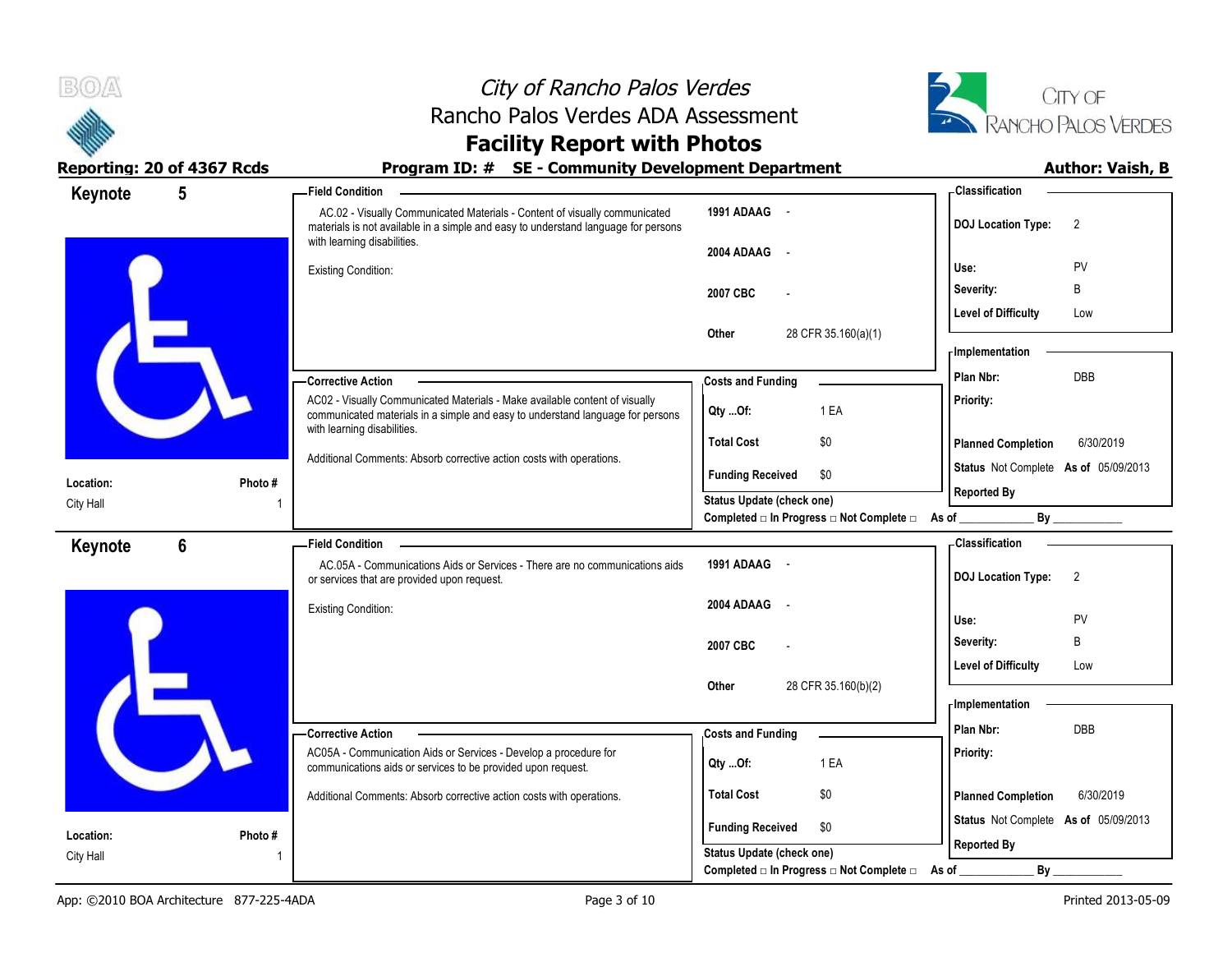|                            | City of Rancho Palos Verdes<br>Rancho Palos Verdes ADA Assessment<br><b>Facility Report with Photos</b>                                                    |                                                                               | CITY OF<br><b>RANCHO PALOS VERDES</b>                      |                         |
|----------------------------|------------------------------------------------------------------------------------------------------------------------------------------------------------|-------------------------------------------------------------------------------|------------------------------------------------------------|-------------------------|
| Reporting: 20 of 4367 Rcds | Program ID: # SE - Community Development Department                                                                                                        |                                                                               |                                                            | <b>Author: Vaish, B</b> |
| $\overline{7}$<br>Keynote  | <b>Field Condition</b>                                                                                                                                     |                                                                               | <b>Classification</b>                                      |                         |
|                            | AC.06B - Teletypewriter (TTY) Device - The program, service, and/or activity<br>does not have a Teletypewriter (TTY) Device.                               | 1991 ADAAG -                                                                  | DOJ Location Type: 2                                       |                         |
|                            | <b>Existing Condition:</b>                                                                                                                                 | 2004 ADAAG -                                                                  | Use:                                                       | PV                      |
|                            |                                                                                                                                                            |                                                                               | Severity:                                                  | $\mathsf{C}$            |
|                            |                                                                                                                                                            | 2007 CBC                                                                      | <b>Level of Difficulty</b>                                 | Moderate to High        |
|                            |                                                                                                                                                            | Other<br>28 CFR 35.161(a)                                                     |                                                            |                         |
|                            |                                                                                                                                                            |                                                                               | <b>Implementation</b>                                      |                         |
|                            | -Corrective Action                                                                                                                                         | <b>Costs and Funding</b>                                                      | Plan Nbr:                                                  | DBB                     |
| Photo#<br>Location:        | AC06B - Teletypewriter (TTY) Device - Provide a Teletypewriter (TTY) Device.                                                                               | 1 EA<br>Qty Of:                                                               | Priority:                                                  |                         |
|                            | Additional Comments: Absorb corrective action costs with operations.                                                                                       | <b>Total Cost</b><br>\$3,600                                                  | <b>Planned Completion</b>                                  | 6/30/2019               |
|                            |                                                                                                                                                            | <b>Funding Received</b><br>\$0                                                | Status Not Complete As of 05/09/2013                       |                         |
| City Hall                  | -1                                                                                                                                                         | Status Update (check one)                                                     | <b>Reported By</b>                                         |                         |
|                            |                                                                                                                                                            | Completed $\square$ In Progress $\square$ Not Complete $\square$ As of        | By                                                         |                         |
| 8<br>Keynote               | <b>Field Condition</b>                                                                                                                                     |                                                                               | - Classification                                           |                         |
|                            | AC.07B - Teletypewriter (TTY) Device Access to Emergency Number(s) - The<br>program, service, and/or activity does not provide direct Teletypewriter (TTY) | 1991 ADAAG -                                                                  | DOJ Location Type: 2                                       |                         |
|                            | Devices to emergency number(s).                                                                                                                            | 2004 ADAAG -                                                                  |                                                            |                         |
|                            | <b>Existing Condition:</b>                                                                                                                                 |                                                                               | Use:                                                       | PV                      |
|                            |                                                                                                                                                            | 2007 CBC                                                                      | Severity:                                                  | B                       |
|                            |                                                                                                                                                            |                                                                               | <b>Level of Difficulty</b>                                 | Moderate to High        |
|                            |                                                                                                                                                            | 28 CFR 35.162<br>Other                                                        | <b>Implementation</b>                                      |                         |
|                            |                                                                                                                                                            |                                                                               | Plan Nbr:                                                  | DBB                     |
|                            | - Corrective Action<br>AC07B - Teletypewriter (TTY) Device Access to Emergency Number(s) - Provide a                                                       | <b>Costs and Funding</b>                                                      | Priority:                                                  |                         |
|                            | direct Teletypewriter (TTY) Device to emergency number(s).                                                                                                 | 1 EA<br>$Qty$ Of:                                                             |                                                            |                         |
|                            | Additional Comments: Absorb corrective action costs with operations.                                                                                       | \$3,600<br><b>Total Cost</b>                                                  | <b>Planned Completion</b>                                  | 6/30/2019               |
| Photo #<br>Location:       |                                                                                                                                                            | <b>Funding Received</b><br>\$0                                                | Status Not Complete As of 05/09/2013<br><b>Reported By</b> |                         |
| City Hall                  |                                                                                                                                                            | Status Update (check one)<br>Completed □ In Progress □ Not Complete □ As of _ | $By_$                                                      |                         |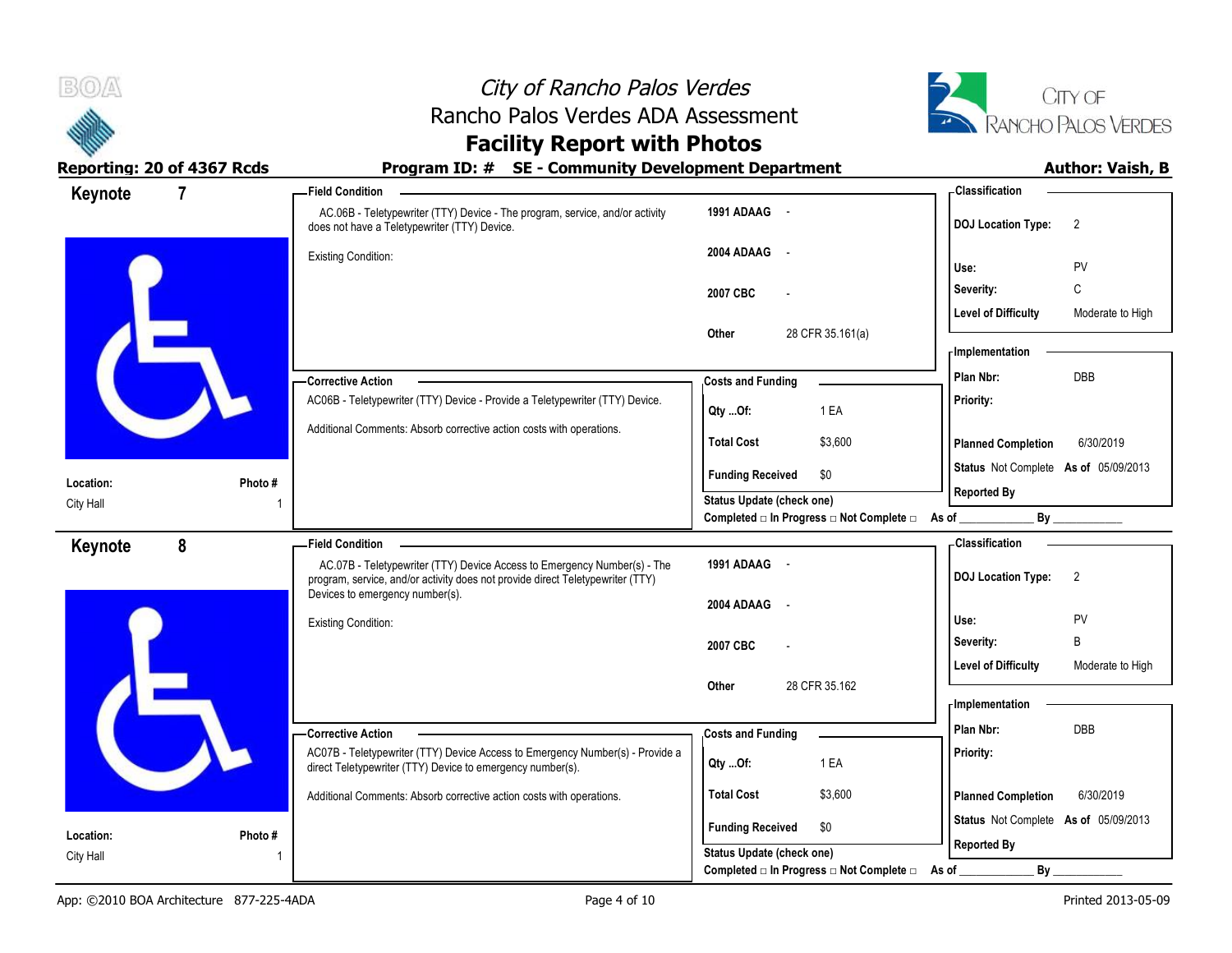|                            | City of Rancho Palos Verdes<br>Rancho Palos Verdes ADA Assessment<br><b>Facility Report with Photos</b>                                                        |                                                                                    | CITY OF<br>RANCHO PALOS VERDES                             |                         |
|----------------------------|----------------------------------------------------------------------------------------------------------------------------------------------------------------|------------------------------------------------------------------------------------|------------------------------------------------------------|-------------------------|
| Reporting: 20 of 4367 Rcds | Program ID: # SE - Community Development Department                                                                                                            |                                                                                    |                                                            | <b>Author: Vaish, B</b> |
| 9<br>Keynote               | <b>Field Condition</b>                                                                                                                                         |                                                                                    | Classification                                             |                         |
|                            | AC.08 - Activated Alarm Awareness - There is no means of assuring that<br>persons with auditory disabilities are made aware of an activated alarm.             | 1991 ADAAG -                                                                       | DOJ Location Type: 2                                       |                         |
|                            | <b>Existing Condition:</b>                                                                                                                                     | 2004 ADAAG -                                                                       | Use:                                                       | PV                      |
|                            |                                                                                                                                                                | 2007 CBC                                                                           | Severity:                                                  | A                       |
|                            |                                                                                                                                                                | 28 CFR 35.160(b)(2)<br><b>Other</b>                                                | Level of Difficulty                                        | Low                     |
|                            |                                                                                                                                                                |                                                                                    | Implementation                                             |                         |
|                            | <b>Corrective Action</b>                                                                                                                                       | <b>Costs and Funding</b>                                                           | Plan Nbr:                                                  | <b>DBB</b>              |
|                            | AC08 - Activated Alarm Awareness - Develop a plan to ensure persons with<br>auditory disabilities are made aware of an activated alarm.                        | 1 EA<br>QtyOf:                                                                     | Priority:                                                  |                         |
|                            | Additional Comments: Absorb corrective action costs with operations.                                                                                           | <b>Total Cost</b><br>\$0                                                           | <b>Planned Completion</b>                                  | 6/30/2019               |
| Photo#<br>Location:        |                                                                                                                                                                | <b>Funding Received</b><br>\$0                                                     | Status Not Complete As of 05/09/2013<br><b>Reported By</b> |                         |
| City Hall                  |                                                                                                                                                                | <b>Status Update (check one)</b><br>Completed □ In Progress □ Not Complete □ As of | $By_$                                                      |                         |
|                            | <b>Field Condition</b>                                                                                                                                         |                                                                                    | - Classification                                           |                         |
| 10<br>Keynote              | AD.02B - Review of HTML - The web page review process does not account for<br>a review of the HTML of all new web pages to ensure that accessible elements are | 1991 ADAAG -                                                                       | DOJ Location Type: 2                                       |                         |
|                            | used, including alt tags, long descriptions, and captions, as needed.                                                                                          | 2004 ADAAG -                                                                       |                                                            |                         |
|                            | Existing Condition:                                                                                                                                            |                                                                                    | Use:                                                       | PV<br>C                 |
|                            |                                                                                                                                                                | 2007 CBC                                                                           | Severity:                                                  | Low                     |
|                            |                                                                                                                                                                | 36 CFR 1194.22<br><b>Other</b>                                                     | Level of Difficulty                                        |                         |
|                            |                                                                                                                                                                |                                                                                    | Implementation                                             |                         |
|                            | - Corrective Action                                                                                                                                            | <b>Costs and Funding</b>                                                           | Plan Nbr:                                                  | DBB                     |
|                            | AD02B - Review of HTML - Revise the web page review process to include the<br>HTML for all new web pages to ensure that accessible elements are used,          | 1 EA<br>QtyOf:                                                                     | Priority:                                                  |                         |
|                            | including alt tags, long descriptions, and captions, as needed.                                                                                                | <b>Total Cost</b><br>\$0                                                           | <b>Planned Completion</b>                                  | 6/30/2019               |
| Location:<br>Photo #       | Additional Comments: Absorb corrective action costs with operations.                                                                                           | <b>Funding Received</b><br>\$0                                                     | Status Not Complete As of 05/09/2013                       |                         |
| City Hall                  |                                                                                                                                                                | Status Update (check one)<br>Completed □ In Progress □ Not Complete □ As of        | <b>Reported By</b><br>By                                   |                         |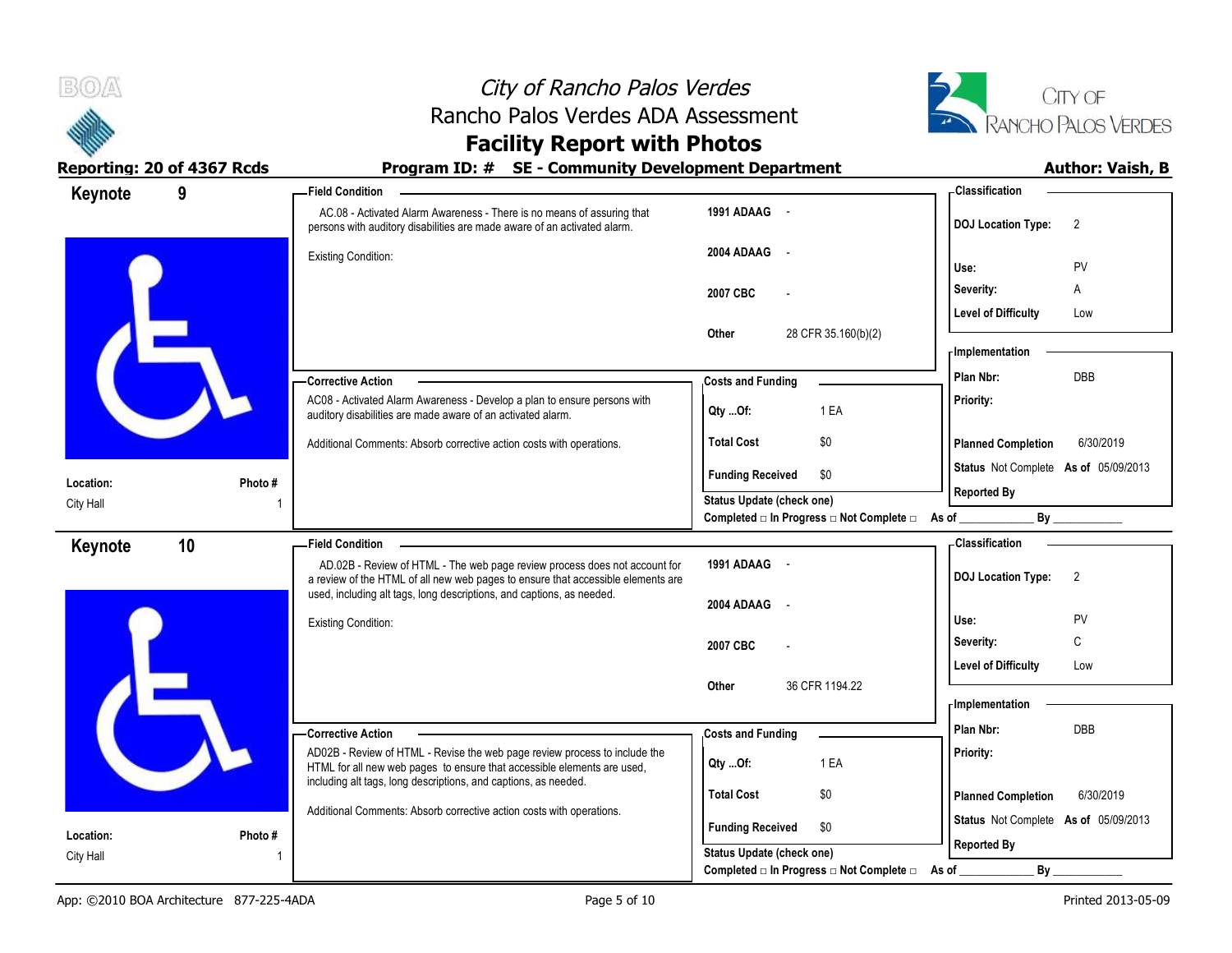|                            | City of Rancho Palos Verdes<br>Rancho Palos Verdes ADA Assessment<br><b>Facility Report with Photos</b>                                                                                                                                          |                                                                             |                                      | CITY OF<br><b>RANCHO PALOS VERDES</b> |
|----------------------------|--------------------------------------------------------------------------------------------------------------------------------------------------------------------------------------------------------------------------------------------------|-----------------------------------------------------------------------------|--------------------------------------|---------------------------------------|
| Reporting: 20 of 4367 Rcds | Program ID: # SE - Community Development Department                                                                                                                                                                                              |                                                                             |                                      | <b>Author: Vaish, B</b>               |
| 11<br>Keynote              | <b>Field Condition</b>                                                                                                                                                                                                                           |                                                                             | Classification                       |                                       |
|                            | AD.02C - Web Page Review of Images - The web page review process does not<br>account for a review of web page images, including photos, graphics, scanned<br>images, or image maps to ensure that alt tags and/or long descriptions for each are | 1991 ADAAG -                                                                | DOJ Location Type: 2                 |                                       |
|                            | provided.                                                                                                                                                                                                                                        | 2004 ADAAG -                                                                | Use:                                 | PV                                    |
|                            | <b>Existing Condition:</b>                                                                                                                                                                                                                       | 2007 CBC                                                                    | Severity:                            | $\mathsf{C}$                          |
|                            |                                                                                                                                                                                                                                                  |                                                                             | <b>Level of Difficulty</b>           | Low                                   |
|                            |                                                                                                                                                                                                                                                  | Other<br>36 CFR 1194.22(a)                                                  | - Implementation                     |                                       |
|                            | - Corrective Action                                                                                                                                                                                                                              | <b>Costs and Funding</b>                                                    | Plan Nbr:                            | DBB                                   |
|                            | AD02C - Web Page Review of Images - Revise the web page review process to<br>include web page images, including photos, graphics, scanned images, or image                                                                                       | 1 EA<br>Qty Of:                                                             | <b>Priority:</b>                     |                                       |
|                            | maps to ensure that alt tags and/or long descriptions for each are provided.                                                                                                                                                                     | <b>Total Cost</b><br>\$0                                                    | <b>Planned Completion</b>            | 6/30/2019                             |
| Photo#<br>Location:        | Additional Comments: Absorb corrective action costs with operations.                                                                                                                                                                             | <b>Funding Received</b><br>\$0                                              | Status Not Complete As of 05/09/2013 |                                       |
| City Hall                  | -1                                                                                                                                                                                                                                               | <b>Status Update (check one)</b>                                            | <b>Reported By</b>                   |                                       |
|                            |                                                                                                                                                                                                                                                  | Completed $\Box$ In Progress $\Box$ Not Complete $\Box$ As of               | By                                   |                                       |
| 12<br>Keynote              | <b>Field Condition</b>                                                                                                                                                                                                                           |                                                                             | - Classification                     |                                       |
|                            | AD.02E - HTML or Text-based Formatting of Documents - The web page review<br>process does not account for a review of documents being posted on the website                                                                                      | 1991 ADAAG -                                                                | DOJ Location Type: 2                 |                                       |
|                            | to ensure that the documents are provided in HTML or a text-based format (even if<br>the document is also provided in another format, such as Portable Document                                                                                  | 2004 ADAAG                                                                  | Use:                                 | PV                                    |
|                            | <b>Existing Condition:</b>                                                                                                                                                                                                                       | 2007 CBC                                                                    | Severity:                            | $\mathsf{C}$                          |
|                            |                                                                                                                                                                                                                                                  |                                                                             | <b>Level of Difficulty</b>           | Low                                   |
|                            |                                                                                                                                                                                                                                                  | 36 CFR 1194.22(k)<br>Other                                                  |                                      |                                       |
|                            |                                                                                                                                                                                                                                                  |                                                                             | <b>Implementation</b>                |                                       |
|                            | - Corrective Action                                                                                                                                                                                                                              | <b>Costs and Funding</b>                                                    | Plan Nbr:                            | <b>DBB</b>                            |
|                            | AD02E - HTML or Text-based Formatting of Documents - Revise the web page<br>review process to include documents being posted on the website to ensure that                                                                                       | 1 EA<br>QtyOf:                                                              | Priority:                            |                                       |
|                            | the documents are provided in HTML or a text-based format (even if the document<br>is also provided in another format, such as Portable Document Format (PDF)).                                                                                  | <b>Total Cost</b><br>\$0                                                    | <b>Planned Completion</b>            | 6/30/2019                             |
| Photo#<br>Location:        | Additional Comments: Absorb corrective action costs with operations.                                                                                                                                                                             | <b>Funding Received</b><br>\$0                                              | Status Not Complete As of 05/09/2013 |                                       |
| City Hall                  |                                                                                                                                                                                                                                                  | Status Update (check one)<br>Completed □ In Progress □ Not Complete □ As of | <b>Reported By</b><br>By.            |                                       |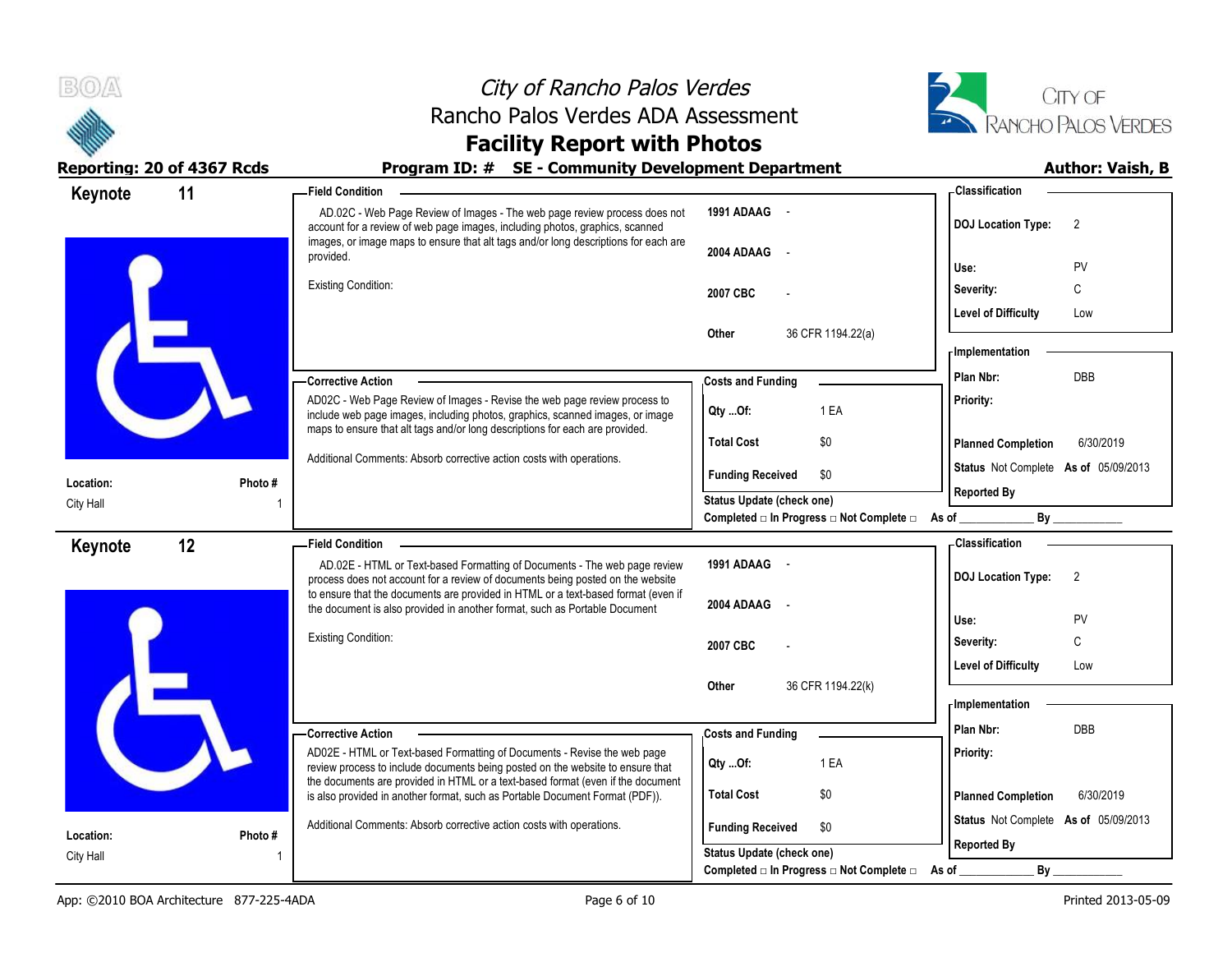|                                   | City of Rancho Palos Verdes<br>Rancho Palos Verdes ADA Assessment<br><b>Facility Report with Photos</b>                                                                               |                                                                                                                                         |                                                                   | CITY OF<br><b>RANCHO PALOS VERDES</b> |
|-----------------------------------|---------------------------------------------------------------------------------------------------------------------------------------------------------------------------------------|-----------------------------------------------------------------------------------------------------------------------------------------|-------------------------------------------------------------------|---------------------------------------|
| Reporting: 20 of 4367 Rcds        | Program ID: # SE - Community Development Department                                                                                                                                   |                                                                                                                                         |                                                                   | <b>Author: Vaish, B</b>               |
| 13<br>Keynote                     | <b>Field Condition</b><br>AD.03 - Existing Web Content - A plan is not in place to make existing web<br>content more accessible.                                                      | 1991 ADAAG -                                                                                                                            | - Classification<br><b>DOJ Location Type:</b>                     | $\overline{\phantom{0}}^2$            |
|                                   | <b>Existing Condition:</b>                                                                                                                                                            | 2004 ADAAG -                                                                                                                            | Use:                                                              | PV                                    |
|                                   |                                                                                                                                                                                       | 2007 CBC<br>$\overline{\phantom{a}}$                                                                                                    | Severity:<br>Level of Difficulty                                  | C<br>Low                              |
|                                   |                                                                                                                                                                                       | 36 CFR 1194.2<br>Other                                                                                                                  | <b>Implementation</b><br>Plan Nbr:                                | DBB                                   |
|                                   | -Corrective Action<br>AD03 - Existing Web Content - Establish a process to review existing web content<br>and make corrections, if any, to ensure the site is more accessible.        | <b>Costs and Funding</b><br>1 EA<br>Qty Of:                                                                                             | <b>Priority:</b>                                                  |                                       |
|                                   | Additional Comments: Absorb corrective action costs with operations.                                                                                                                  | \$0<br><b>Total Cost</b>                                                                                                                | <b>Planned Completion</b><br>Status Not Complete As of 05/09/2013 | 6/30/2019                             |
| Location:<br>Photo #<br>City Hall |                                                                                                                                                                                       | <b>Funding Received</b><br>\$0<br>Status Update (check one)                                                                             | <b>Reported By</b>                                                |                                       |
|                                   |                                                                                                                                                                                       | Completed □ In Progress □ Not Complete □ As of _                                                                                        |                                                                   | By                                    |
| Keynote<br>14                     | <b>Field Condition</b><br>AE.04 - Effective Communication Training - Staff members who have contact<br>with members of the public, including persons with a disability, have not been | 1991 ADAAG -                                                                                                                            | <b>Classification</b><br>DOJ Location Type: 2                     |                                       |
|                                   | trained on effective means of communication, including the use of auxiliary aids<br>and services.<br><b>Existing Condition:</b>                                                       | 2004 ADAAG -                                                                                                                            | Use:                                                              | <b>PV</b>                             |
|                                   |                                                                                                                                                                                       | 2007 CBC<br>28 CFR 35.160(a)(1)<br>Other                                                                                                | Severity:<br><b>Level of Difficulty</b>                           | C<br>Low to Moderate                  |
|                                   |                                                                                                                                                                                       |                                                                                                                                         | - Implementation<br>Plan Nbr:                                     | DBB                                   |
|                                   | – Corrective Action<br>AE04 - Effective Communication Training - Train staff members and inform<br>volunteers about effective means of communication, including the use of auxiliary  | <b>Costs and Funding</b><br>Qty Of:<br>1 EA                                                                                             | <b>Priority:</b>                                                  |                                       |
|                                   | aids and services.<br>Additional Comments: Absorb corrective action costs with operations.                                                                                            | \$0<br><b>Total Cost</b>                                                                                                                | <b>Planned Completion</b><br>Status Not Complete As of 05/09/2013 | 6/30/2019                             |
| Photo#<br>Location:<br>City Hall  |                                                                                                                                                                                       | \$0<br><b>Funding Received</b><br>Status Update (check one)<br>Completed $\square$ In Progress $\square$ Not Complete $\square$ As of _ | <b>Reported By</b><br>$By_$                                       |                                       |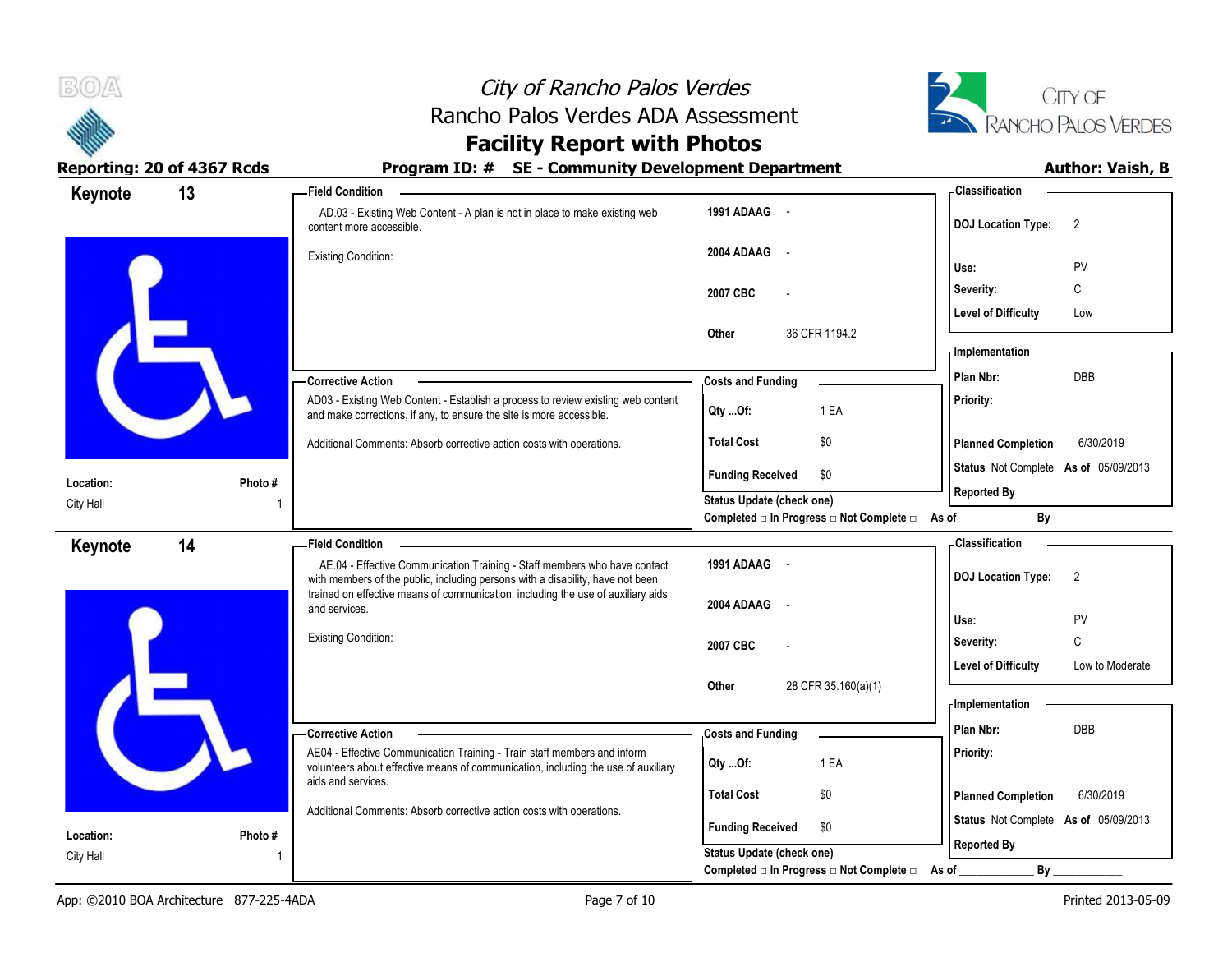|                            | City of Rancho Palos Verdes<br>Rancho Palos Verdes ADA Assessment<br><b>Facility Report with Photos</b>                                                                                                                                                |                                                                             | CITY OF<br>RANCHO PALOS VERDES       |                         |
|----------------------------|--------------------------------------------------------------------------------------------------------------------------------------------------------------------------------------------------------------------------------------------------------|-----------------------------------------------------------------------------|--------------------------------------|-------------------------|
| Reporting: 20 of 4367 Rcds | Program ID: # SE - Community Development Department                                                                                                                                                                                                    |                                                                             |                                      | <b>Author: Vaish, B</b> |
| 15<br>Keynote              | <b>Field Condition</b>                                                                                                                                                                                                                                 |                                                                             | <b>Classification</b>                |                         |
|                            | AE.07 - New Staff Member Orientation - New staff member orientation does not<br>provide information about the ADA and a public entity's responsibility to provide<br>programs, services, activities and facilities without barriers or discrimination. | 1991 ADAAG -<br>2004 ADAAG -                                                | DOJ Location Type: 2                 |                         |
|                            | <b>Existing Condition:</b>                                                                                                                                                                                                                             |                                                                             | Use:                                 | PV                      |
|                            |                                                                                                                                                                                                                                                        | 2007 CBC                                                                    | Severity:                            | C                       |
|                            |                                                                                                                                                                                                                                                        | 28 CFR 35.130(a)<br>Other                                                   | <b>Level of Difficulty</b>           | Low                     |
|                            |                                                                                                                                                                                                                                                        |                                                                             | - Implementation                     |                         |
|                            | -Corrective Action                                                                                                                                                                                                                                     | <b>Costs and Funding</b>                                                    | Plan Nbr:                            | <b>DBB</b>              |
|                            | AE07 - New Staff Member Orientation - Revise new staff member orientation to<br>include information about the ADA and a public entity's responsibility to provide                                                                                      | 1 EA<br>Qty Of:                                                             | Priority:                            |                         |
|                            | programs, services, activities and facilities without barriers or discrimination.                                                                                                                                                                      | <b>Total Cost</b><br>\$0                                                    | <b>Planned Completion</b>            | 6/30/2019               |
| Photo #<br>Location:       | Additional Comments: Absorb corrective action costs with operations.                                                                                                                                                                                   | <b>Funding Received</b><br>\$0                                              | Status Not Complete As of 05/09/2013 |                         |
| City Hall                  | $\overline{1}$                                                                                                                                                                                                                                         | Status Update (check one)                                                   | <b>Reported By</b>                   |                         |
|                            |                                                                                                                                                                                                                                                        | Completed $\Box$ In Progress $\Box$ Not Complete $\Box$ As of               | By                                   |                         |
| 16<br>Keynote              | <b>Field Condition</b>                                                                                                                                                                                                                                 |                                                                             | <b>Classification</b>                |                         |
|                            | AE.08 - Periodic Training and Updates - Staff members are not provided with<br>periodic training and updates in the availability of auxiliary aids and services, and                                                                                   | 1991 ADAAG -                                                                | DOJ Location Type: 2                 |                         |
|                            | how to respond to requests for reasonable accommodation.                                                                                                                                                                                               | 2004 ADAAG                                                                  |                                      |                         |
|                            | <b>Existing Condition:</b>                                                                                                                                                                                                                             |                                                                             | Use:                                 | PV                      |
|                            |                                                                                                                                                                                                                                                        | 2007 CBC                                                                    | Severity:                            | C                       |
|                            |                                                                                                                                                                                                                                                        |                                                                             | <b>Level of Difficulty</b>           | Low to Moderate         |
|                            |                                                                                                                                                                                                                                                        | 28 CFR 35.160(b)<br>Other                                                   | <b>Implementation</b>                |                         |
|                            |                                                                                                                                                                                                                                                        |                                                                             | Plan Nbr:                            | <b>DBB</b>              |
|                            | - Corrective Action<br>AE08 - Periodic Training and Updates - Provide staff members with periodic<br>training and updates on the availability of auxiliary aids and services, and how to                                                               | <b>Costs and Funding</b><br>1 EA<br>Qty Of:                                 | <b>Priority:</b>                     |                         |
|                            | respond to requests for reasonable accommodation.                                                                                                                                                                                                      | <b>Total Cost</b><br>\$0                                                    |                                      |                         |
|                            | Additional Comments: Absorb corrective action costs with operations.                                                                                                                                                                                   |                                                                             | <b>Planned Completion</b>            | 6/30/2019               |
| Photo #<br>Location:       |                                                                                                                                                                                                                                                        | <b>Funding Received</b><br>\$0                                              | Status Not Complete As of 05/09/2013 |                         |
| City Hall                  |                                                                                                                                                                                                                                                        | Status Update (check one)<br>Completed □ In Progress □ Not Complete □ As of | <b>Reported By</b><br>By.            |                         |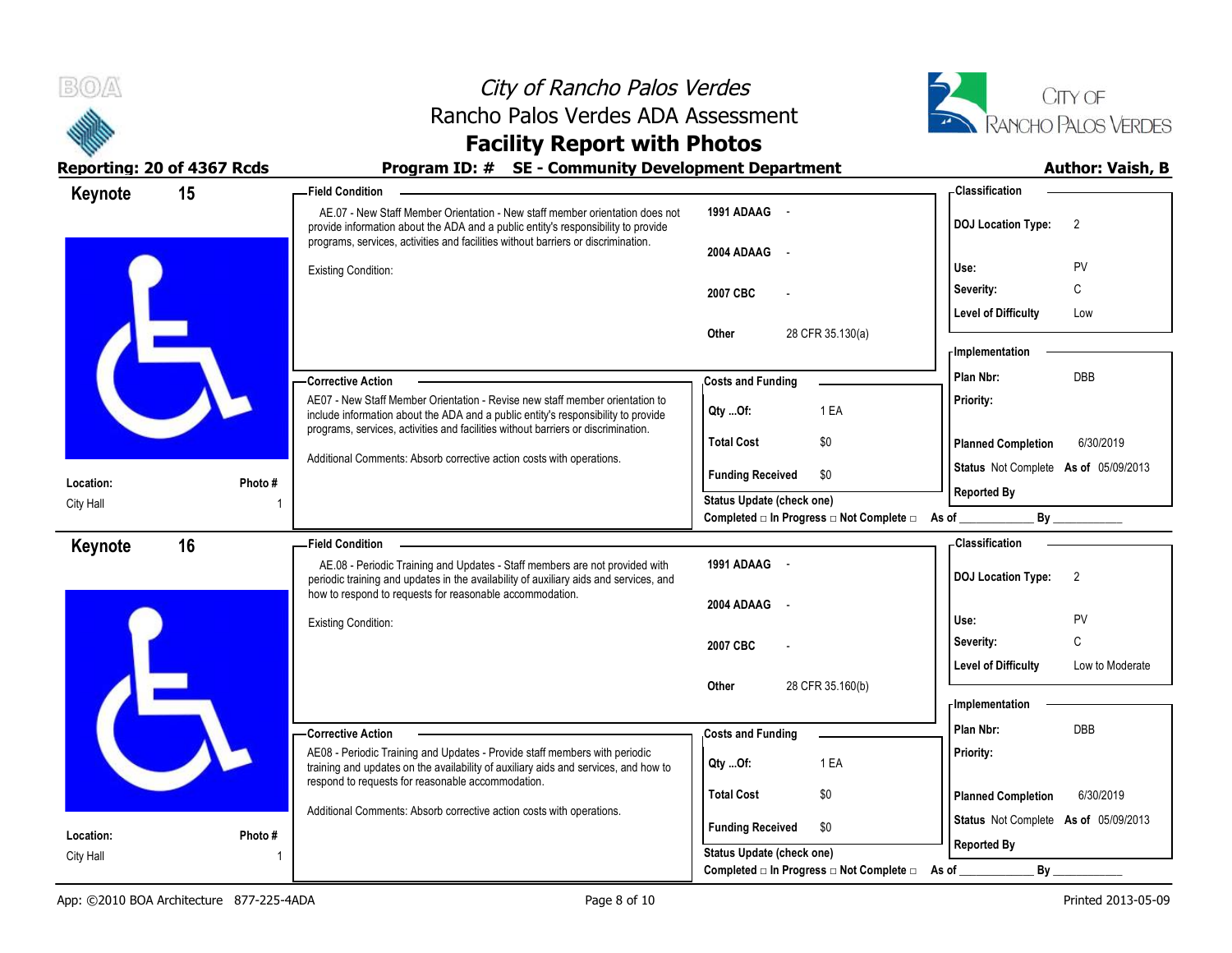|                            | City of Rancho Palos Verdes<br>Rancho Palos Verdes ADA Assessment<br><b>Facility Report with Photos</b>                                                                                |                                                                             |                                      | CITY OF<br><b>RANCHO PALOS VERDES</b> |
|----------------------------|----------------------------------------------------------------------------------------------------------------------------------------------------------------------------------------|-----------------------------------------------------------------------------|--------------------------------------|---------------------------------------|
| Reporting: 20 of 4367 Rcds | Program ID: # SE - Community Development Department                                                                                                                                    |                                                                             |                                      | <b>Author: Vaish, B</b>               |
| 17<br>Keynote              | <b>Field Condition</b>                                                                                                                                                                 |                                                                             | - Classification                     |                                       |
|                            | AE.09 - Training on Website Accessibility - Staff members and contractors<br>responsible for web page and content development have not completed training on<br>website accessibility. | 1991 ADAAG -                                                                | <b>DOJ Location Type:</b>            | $\overline{\phantom{0}}$              |
|                            |                                                                                                                                                                                        | 2004 ADAAG -                                                                | Use:                                 | PV                                    |
|                            | <b>Existing Condition:</b>                                                                                                                                                             | 2007 CBC                                                                    | Severity:                            | $\mathsf{C}$                          |
|                            |                                                                                                                                                                                        |                                                                             | <b>Level of Difficulty</b>           | Low to Moderate                       |
|                            |                                                                                                                                                                                        | 36 CFR 1194.22<br>Other                                                     |                                      |                                       |
|                            |                                                                                                                                                                                        |                                                                             | - Implementation                     |                                       |
|                            | - Corrective Action                                                                                                                                                                    | Costs and Funding                                                           | Plan Nbr:                            | DBB                                   |
|                            | AE09 - Website Accessibility Training - Train staff members and inform contractors<br>on procedures for website accessibility.                                                         | 1 EA<br>QtyOf:                                                              | Priority:                            |                                       |
|                            | Additional Comments: Absorb corrective action costs with operations.                                                                                                                   | <b>Total Cost</b><br>\$0                                                    | <b>Planned Completion</b>            | 6/30/2019                             |
| Location:<br>Photo#        |                                                                                                                                                                                        | <b>Funding Received</b><br>\$0                                              | Status Not Complete As of 05/09/2013 |                                       |
| City Hall                  |                                                                                                                                                                                        | Status Update (check one)                                                   | <b>Reported By</b>                   |                                       |
|                            |                                                                                                                                                                                        | Completed □ In Progress □ Not Complete □ As of                              | By                                   |                                       |
| 18<br>Keynote              | <b>Field Condition</b>                                                                                                                                                                 |                                                                             | - Classification                     |                                       |
|                            | AE.11 - Complaint of Non-Compliance - Staff members are not aware of what to<br>do if a complaint alleging non-compliance is received.                                                 | 1991 ADAAG -                                                                | DOJ Location Type: 2                 |                                       |
|                            | <b>Existing Condition:</b>                                                                                                                                                             | 2004 ADAAG -                                                                |                                      |                                       |
|                            |                                                                                                                                                                                        |                                                                             | Use:                                 | PV                                    |
|                            |                                                                                                                                                                                        | 2007 CBC                                                                    | Severity:                            | $\mathsf{C}$                          |
|                            |                                                                                                                                                                                        |                                                                             | <b>Level of Difficulty</b>           | Low to Moderate                       |
|                            |                                                                                                                                                                                        | Other<br>28 CFR 35.171                                                      | <b>Implementation</b>                |                                       |
|                            |                                                                                                                                                                                        |                                                                             | Plan Nbr:                            | DBB                                   |
|                            | - Corrective Action<br>AE11 - Complaint of Non-Compliance - Inform staff members and volunteers of                                                                                     | <b>Costs and Funding</b>                                                    | Priority:                            |                                       |
|                            | what to do if a complaint alleging non-compliance is received.                                                                                                                         | 1 EA<br>Qty Of:                                                             |                                      |                                       |
|                            | Additional Comments: Absorb corrective action costs with operations.                                                                                                                   | <b>Total Cost</b><br>\$0                                                    | <b>Planned Completion</b>            | 6/30/2019                             |
| Location:<br>Photo #       |                                                                                                                                                                                        | <b>Funding Received</b><br>\$0                                              | Status Not Complete As of 05/09/2013 |                                       |
| City Hall                  |                                                                                                                                                                                        | Status Update (check one)<br>Completed □ In Progress □ Not Complete □ As of | <b>Reported By</b><br>By             |                                       |